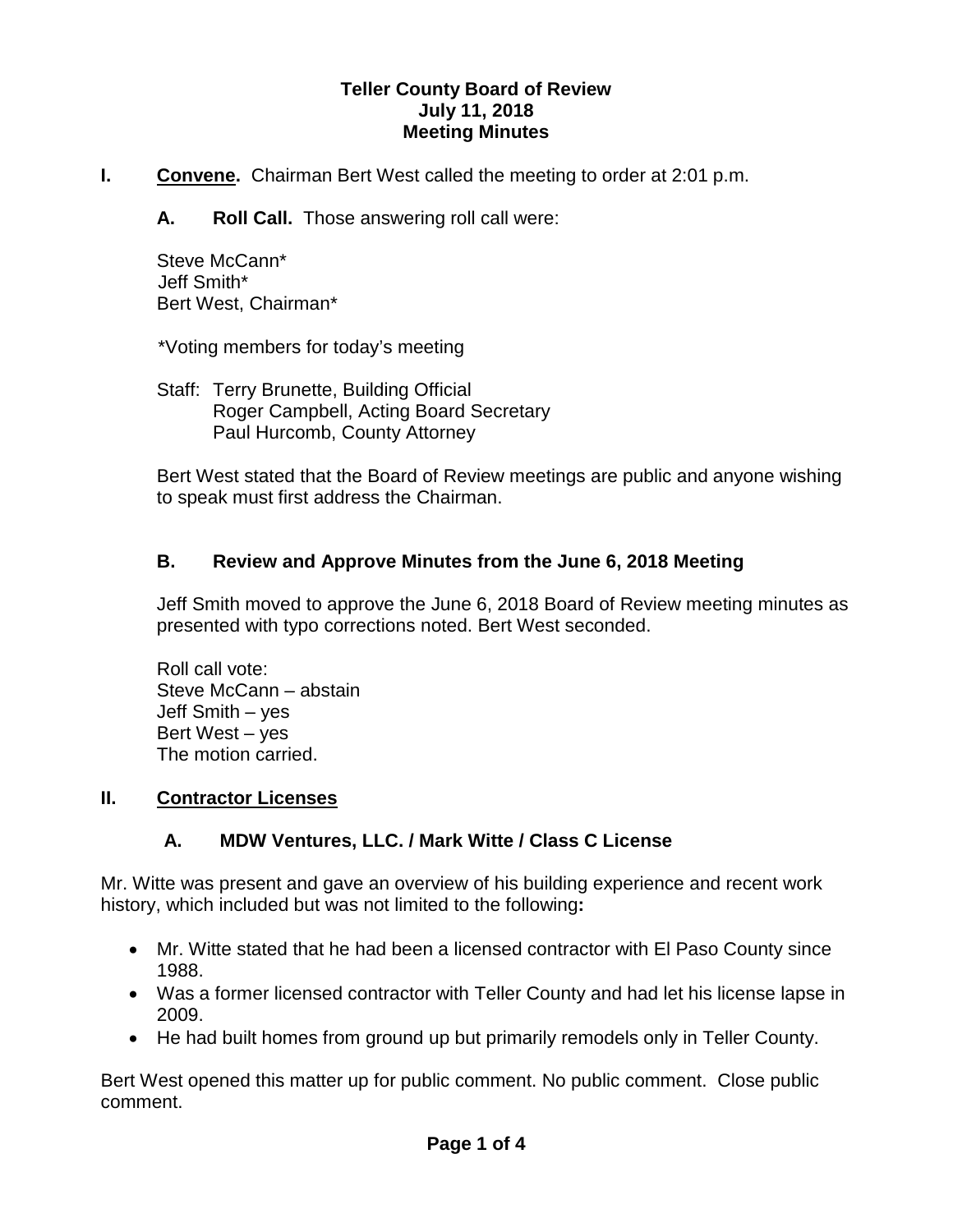There was further discussion between the applicant and the Board. The Board reviewed the submitted packet and asked Mr. Witte clarifying questions.

Jeff Smith asked Terry Brunette for his commentary which included but was not limited to his familiarity with Mr. Witte and his work in El Paso County.

Jeff Smith moved to grant MDW Ventures, LLC, with Mark Witte as examinee, a Class C license.

Steve McCann seconded.

Roll call vote: Steve McCann – yes Jeff Smith – yes Bert West – yes The motion carried.

## **B. Tucco Home Improvements / Brian Tucker / Class B**

Mr. Tucker was present and gave an overview of his building experience and recent work history, which included but was not limited to the following:

- He had been a licensed contractor since 1991.
- Projects consisted of log homes, strip malls, commercial projects.
- He has built approximately 20 homes.
- He intends to build a custom home in Teller County for an existing customer.

Bert West opened this matter up for public comment. No public comment. Close public comment.

Terry Brunette stated that there are limited reference letters in Mr. Tucker's application to grant a B license and recommended he be granted a C license.

Bert West asked Mr. Tucker to change his application to request a C license and he did so.

Bert West re-opened this matter up for public comment. No public comment. Close public comment.

Jeff Smith moved to grant Tucco Home Improvements, with Brian Tucker as examinee, a Class C license.

Steve McCann seconded.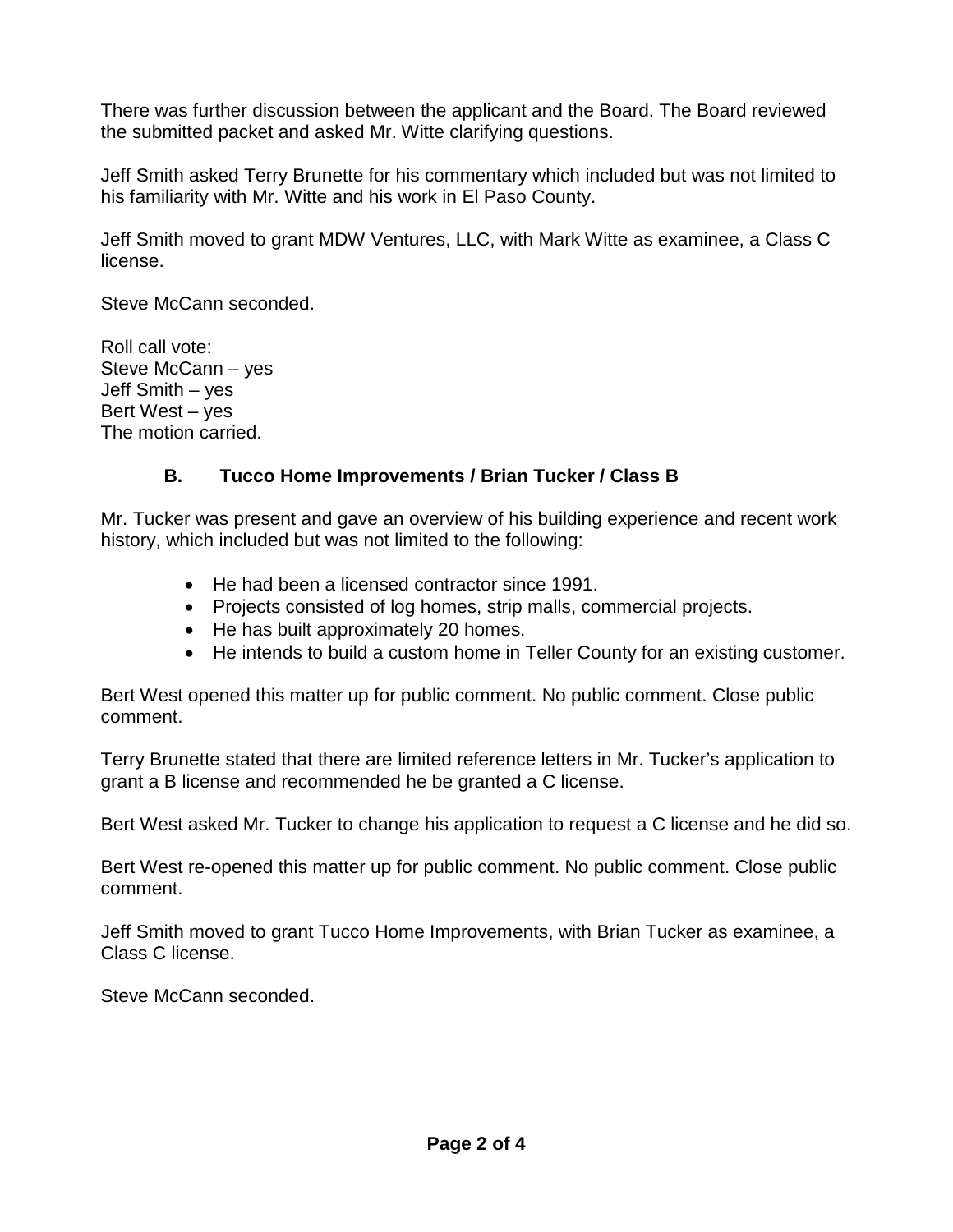Roll call vote: Steve McCann – yes Jeff Smith – yes Bert West – yes The motion carried.

# **C. Western Sky Homes, LLC / Brent M. Schweitzer / Class C License**

Mr. Schweitzer was present and gave an overview of his building experience and recent work history, which included but was not limited to the following**:**

- Started out of high school and went to college for two years for construction management.
- He is licensed as a general contractor in multiple states.
- Projects consist of ground up homes and remodels.

There was further discussion between the applicant, Terry Brunette and the Board for clarifications on open permits.

Bert West opened this matter up for public. No public comment. Close public comment.

There was a brief discussion between the applicant and the Board. The Board reviewed the submitted packet and asked Mr. Schweitzer clarifying questions.

Steve McCann moved to grant Western Sky Homes, LLC, with Brent M. Schweitzer as examinee, a Class C license. Jeff Smith seconded.

Roll call vote: Steve McCann – yes Jeff Smith – yes Bert West – yes The motion carried.

## **D. Rampart Construction, Inc./ Frank Castellano / Class B-1**

Mr. Castellano was present and gave an overview of his building experience and recent work history, which included but was not limited to the following**:**

- Worked building homes in Texas in 1991.
- Built several hundred homes in New Mexico through the '90s.
- Worked in Colorado Springs as a superintendent and then VP of operations.
- Most recently worked as a consultant.
- Presently holds a B-1 license in El Paso County.
- He intends on finishing a 1970's log cabin in Teller County.

Bert West opened this matter up for public. No public comment. Close public comment.